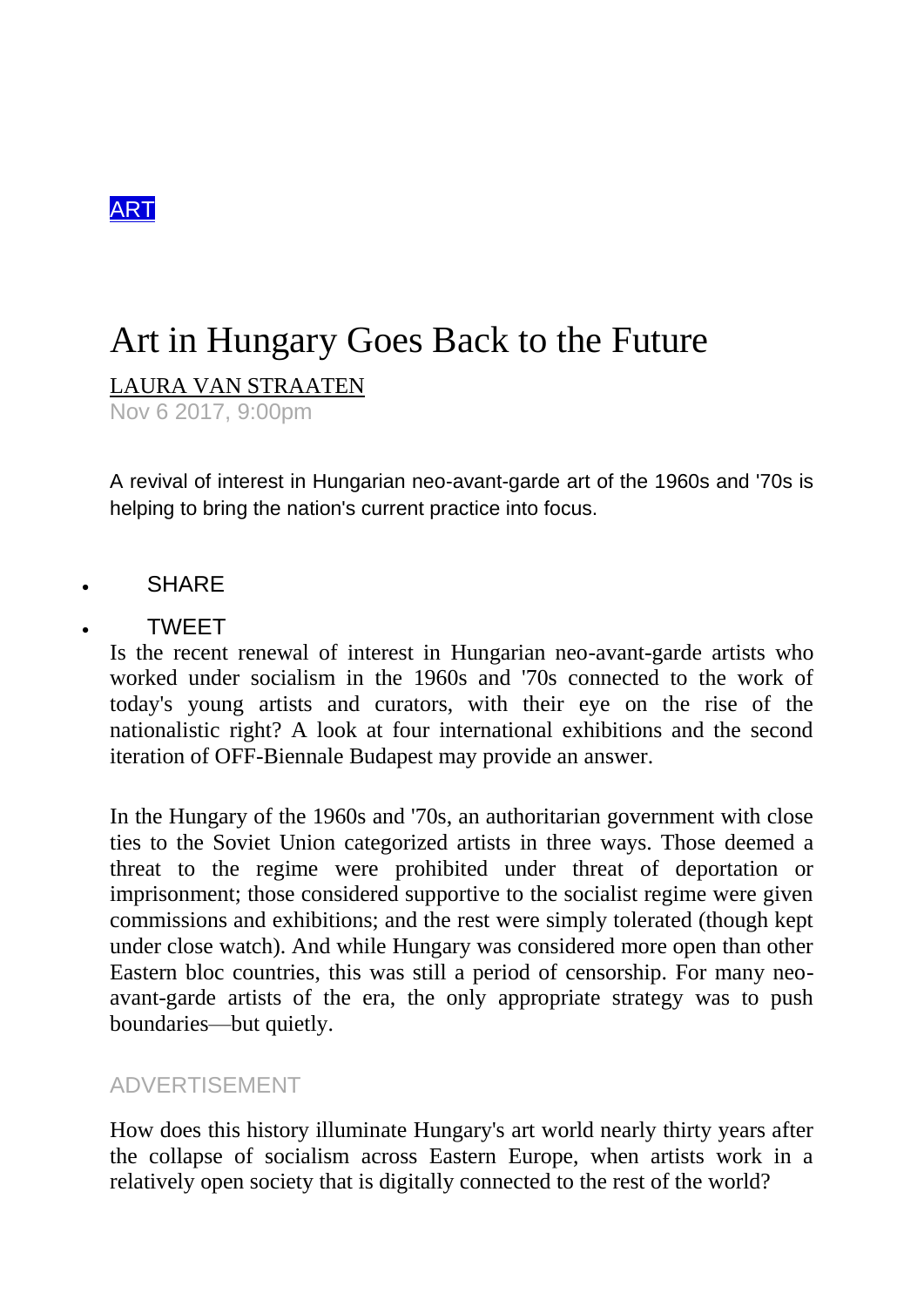

Karoly Kismanyoky, *With the Eyes of Others*, 1973. veinnacontemporary, Focus section. Courtesy acb gallery

Starting about seven years ago, a new right-leaning regime in Hungary began to exert itself on cultural institutions with the mandated merger of the Museum of Fine Arts and Hungarian National Gallery; a broadening of powers for the conservative **[Hungarian Academy of Arts](http://www.mma.hu:8080/en/web/en/index)**, which controls much arts funding; and a takeover of the historic *kunsthalle* **[Műcsarnok](http://www.mucsarnok.hu/index1.php)**. Then, in 2013, the government installed a regime-friendly director at Budapest's Ludwig Museum of Contemporary Art, prompting the "Ludwig Stairs" protests, in which artists, curators and gallerists staged a two-week Occupy-style sit-in at the museum's entrance. (Such activism has continued in various forms since, most often under the Free Artists banner.) The intense closeness of participants led to better information sharing and a broader comprehension of how deeply the government was trying to transform and control its cultural institutions.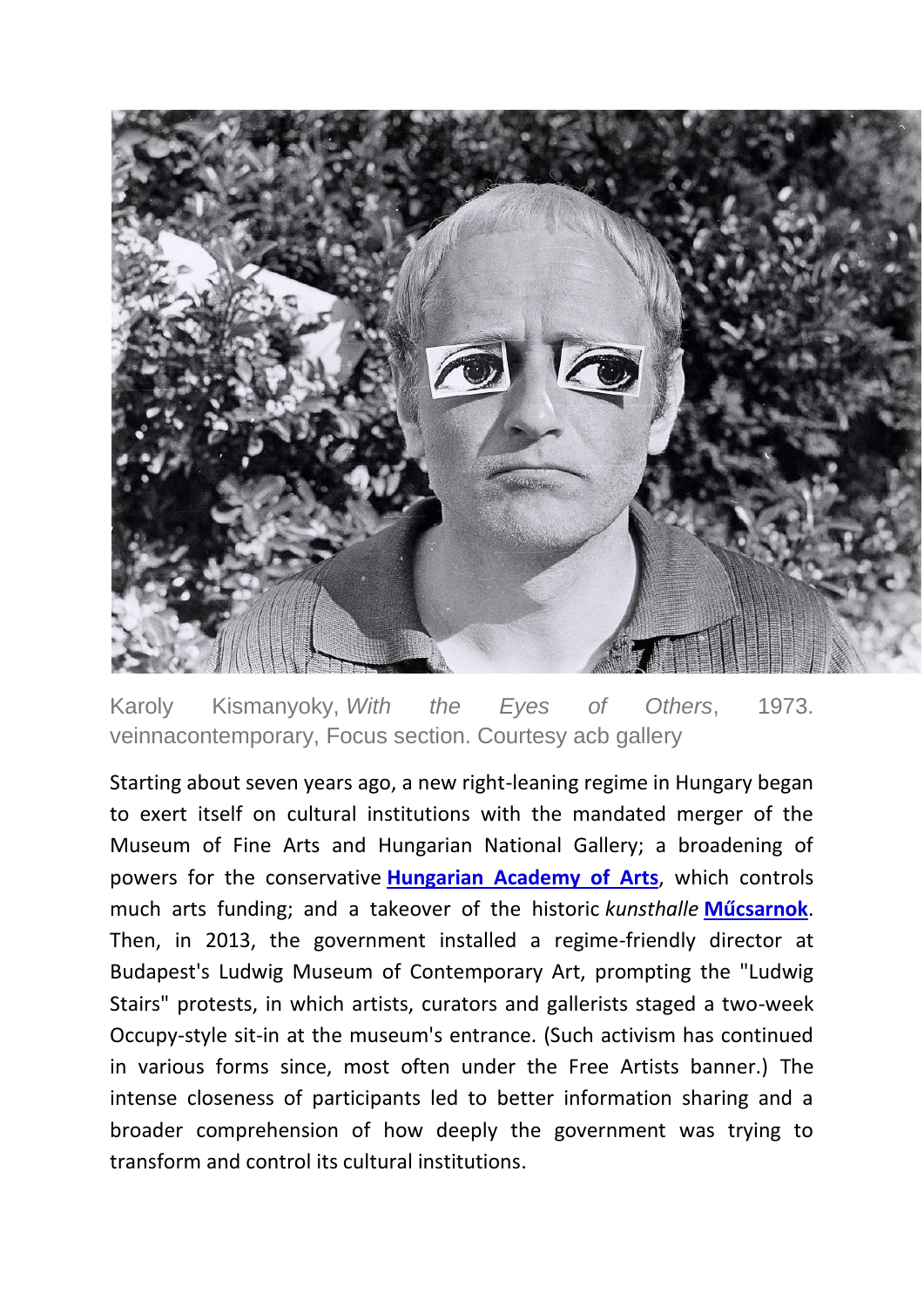| It<br>the<br>was |  |  | back |  |  | future. |
|------------------|--|--|------|--|--|---------|
|------------------|--|--|------|--|--|---------|

2013 also saw the first of a string of exhibitions looking back at the subtle subversion that characterized the Hungarian neo-avant-garde of the 1960s and '70s. In 2013, three leading Hungarian galleries—**[acb](http://acbgaleria.hu/about_us)**, **[Kisterem](http://www.kisterem.hu/)**, and **[Vintage](http://vintage.hu/exhibitions)**—co-organized *Bookmarks: Neo-Avant-Garde Art and Post-Conceptual Positions in Hungarian Art from the Sixties to the Present* in Budapest. The show's title evokes a missing chapter in the unfolding narrative of Eastern European art history. Cologne Art Fair director Daniel Hug saw *Bookmarks* while traveling in Hungary as head of the foundation devoted to his grandfather, Hungarian artist László Moholy-Nagy, and decided to produce an iteration of the show at his the fair in 2015, working with the same three galleries. Last summer, New York gallery **[Elizabeth Dee](http://www.elizabethdee.com/exhibitions/with-the-eyes-of-others-hungarian-artists-of-the-sixties-and-seventies)** mounted the well-received show *With the Eyes of Others: Hungarian Artists of the Sixties and Seventies*. And in September, Hungarian art historian and critic József Mélyi organized—again in conjunction with the same three galleries a similarly themed tribute for **[the Focus section](http://www.viennacontemporary.at/en/program/focus/) of the [viennacontemporary](http://www.viennacontemporary.at/en/program/focus/)** fair.

Artist Endre Tót and Kristóf Kovács of Telep Gallery, restaging of Tót's *Gladness Demonstrations* of the 1970s, October 8, 2017, OFF-Biennale Budapest

But before these last two international shows, back in Budapest, an intergenerational group of more than 150 Hungarian artists and curators had decided to address government interference by presenting a decentralized series of exhibitions in and around more than 50 venues. A key goal was to "offer an alternative to the network of government-funded art institutions" and "to encourage, support and celebrate an independent art scene," one of the seven lead curators, Tijana Stepanovic, told me at the time. The initiative was partially funded by Budapest-born billionaire George Soros's progressive Open Society Foundation, and pointedly eschewed government funding and government-funded locations. Those exhibitions became the inaugural edition of OFF-Biennale. And they too also included yet another iteration of *Bookmarks*. This time, the historical neo-avant-garde work was mounted in what had once been a leather factory, later a private museum.

Fast forward to this year's OFF-Biennale, which included yet another a look back, this time focusing on the public art of the neo-avant-garde garde from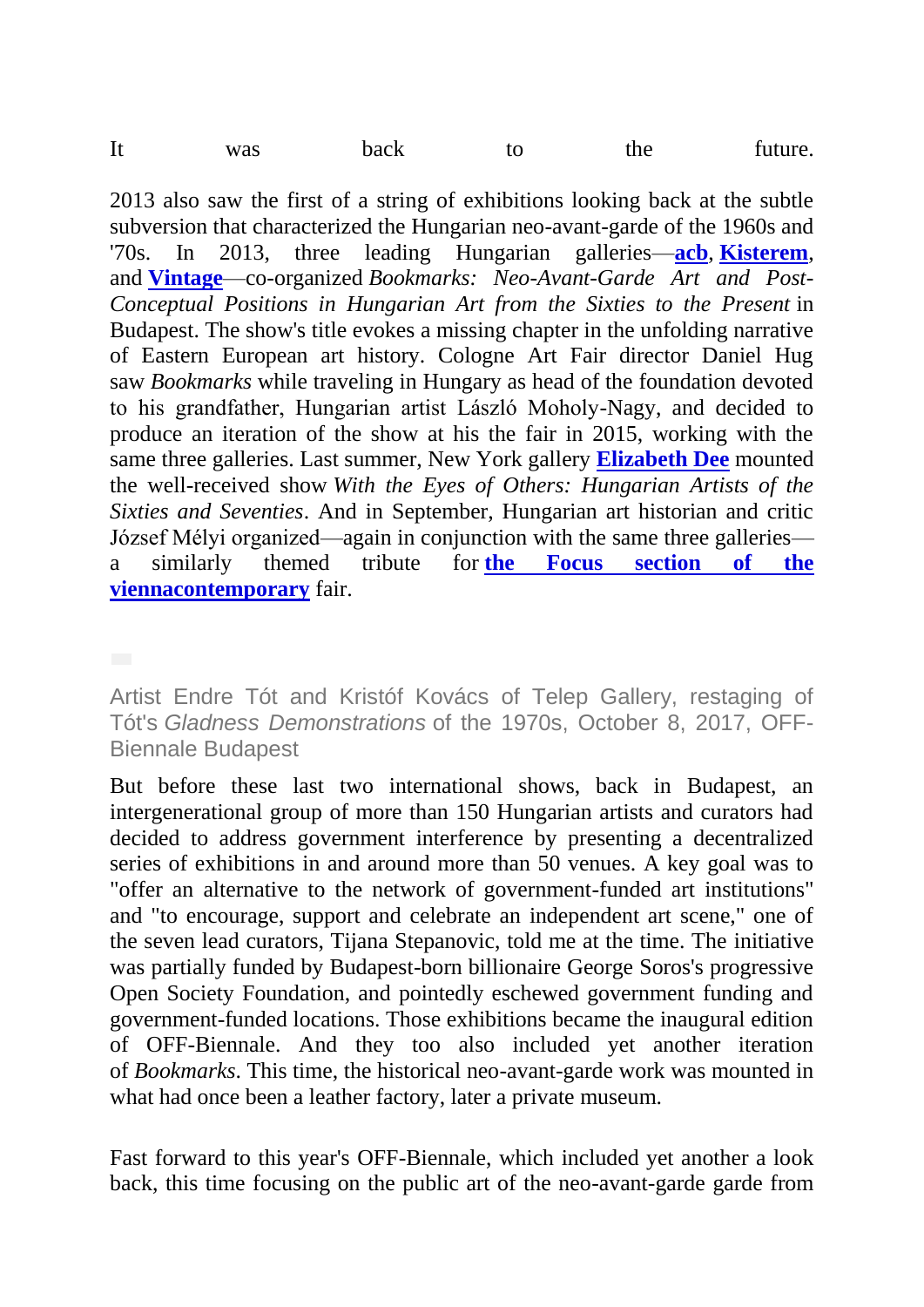the '60s and '70s. An exhibition of documents, photographs and re-stagings recalled some of the interventions, performances and spontaneous events that took place in that era, particularly in response to official events.

What is it that artists today, as they look warily to the rise of right-wing extremism, are looking for in forebears such as Endre Tót and Imre Bak, both of whom made the trek to viennacontemporary? Curator András Szántó, in a thoughtful essay for the catalogue that accompanied the aforementioned show at Elizabeth Dee, helps answer that questionby identifying four strategies of evasion that artists of the '60s and '70s used to avoid censorship. The most essential of these may have been abstraction, which could maintain an apolitical aura even as it signaled a coded kinship with the West. Other artists staged ephemeral performances, often in informal venues, that were over before anyone could get in trouble. Yet others created artwork so conceptual that only a few other artists could identify the dissidence baked in, or so seemingly lighthearted that anyone who took it seriously enough to censure would look the fool.

Boglárka Mittich and Patrick Urwyler of Chimera-Project Gallery in their booth at viennacontemporary 2017. Courtesy: viennacontemporary / A. Murashkin

GARAGE spoke recently to Patrick Urwyler and Boglárka Mittich, who founded Budapest's **[Chimera-Project Gallery](http://www.chimera-project.com/about.html)** in 2013. Both gallerists are 36, and their roster is, with just two exceptions, made up of artists born in the 1980s. One of those exceptions is Géza Perneczky, who was born in 1936 and is often cited alongside neo-avant garde artists. "From an artistic point of view," Urwyler explains in relation to Perneczky and his peers, "this conceptual heritage is important for Hungarian art scene today." He hastened to add that artists today have freedom of movement and assembly and the right to protest, as OFF-Biennial itself demonstrates: "The system is not so stupid to directly harm the artists."

Currently, Urwyler and Mittich are organizing an exhibition for next autumn at **[Kunsthaus Kunstverein Potsdam](http://www.kunstverein-kunsthaus-potsdam.de/)** titled *IF YOU ARE MANIPULATED, MANIPULATE BACK!*—a phrase that dates from a 1972 "manifesto" by Hungarian conceptual artist Gyula Pauer, whose work, "underlines the conceptual heritage of Hungarian art, which is currently being rediscovered under the buzzword Hungarian 'Neo-avant-garde,'" the couple said in a statement about the planned show. Retributive manipulation has, they told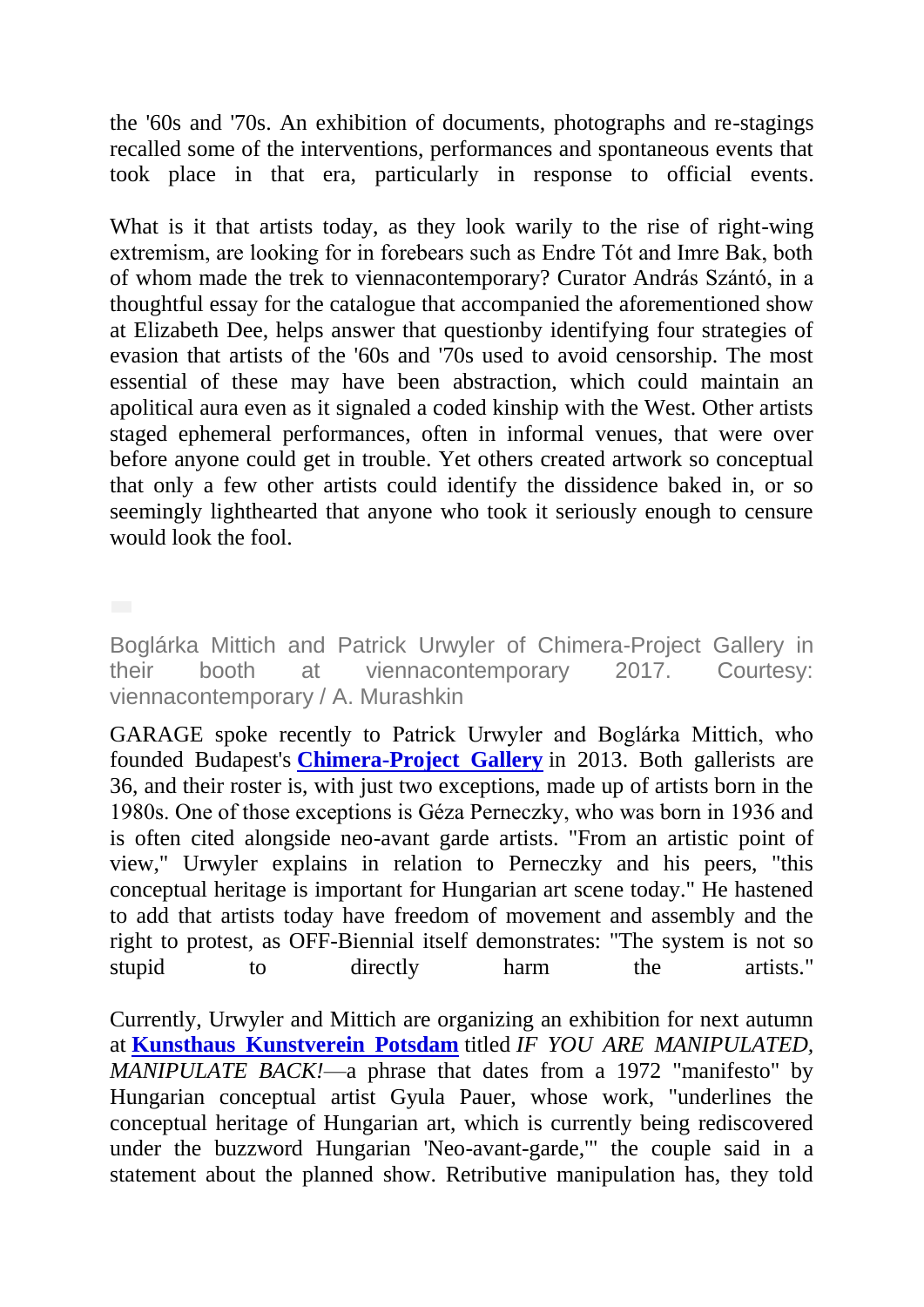me, become an operating strategy for younger artists. "The government at the moment in Hungary, it's full of fake news, manipulative of the people," says Urwyler, but the exhibition will equally address "not just political manipulation but also selfies, social media, Photoshop."

The couple pointed as an example to work by one of their artists, **[Mark](http://www.chimera-project.com/artists/mark-fridvalszki.html)  [Fridvalszki](http://www.chimera-project.com/artists/mark-fridvalszki.html)**, who questions truth and reality. "One strategy of his is to confront us with materials that look real, like stone for example, but it's made digitally and it's fake," said Urwyler. Then there's Áron Kútvölgyi-Szabó, who is also, Urwyler explains, "interested in disinformation." And Budapestbased Kútvölgyi-Szabó creates what Urwyler calls "graphical metaphors" impressive graphs and grids—"to show how we perceive information and to show subjectivity and multiple perspectives on so-called facts."

These methods also fit squarely within the same kind of subterfuge in which the artists of the '60s and '70s engaged. Both generations of artists worked or work in a state where dissidence carries risk, necessitating the invention of diverse and sometimes playful opposition to social, cultural and political constraints. I asked the organizers of this year's OFF-Biennale what had changed since the inaugural edition two years ago. Hajnalka Somogyi (a former Ludwig Museum colleague of Stepanovic's) and Katalin Székely, two members of the 2017 curatorial board, responded:

## ADVERTISEMENT

"By 2015, the institutional restructuring has been more or less implemented, and censorship internalized by most institutional leadership. Since then, the autonomy of the National Cultural Fund has been dissolved and international funding has been made more difficult. As well, as it has been stigmatized (as a form of, according to the government, exerting foreign influence on the country's internal affairs). Therefore, while the state art system mostly ignores contemporary artistic positions that bear a relevance on current social and political issues, it is becoming ever more difficult to produce and present these works independently. Precarity and disillusionment, but also anger and determination, is on the rise among artists."

Perhaps the reason that East Central Europe holds such fascination now is that the West is just beginning to understand how art thrived there in decades past, taking paths of its own even under repressive circumstances. But there could be another reason for this interest, which comes at a time when even democracies from Germany to the US are seeing nationalist causes gain